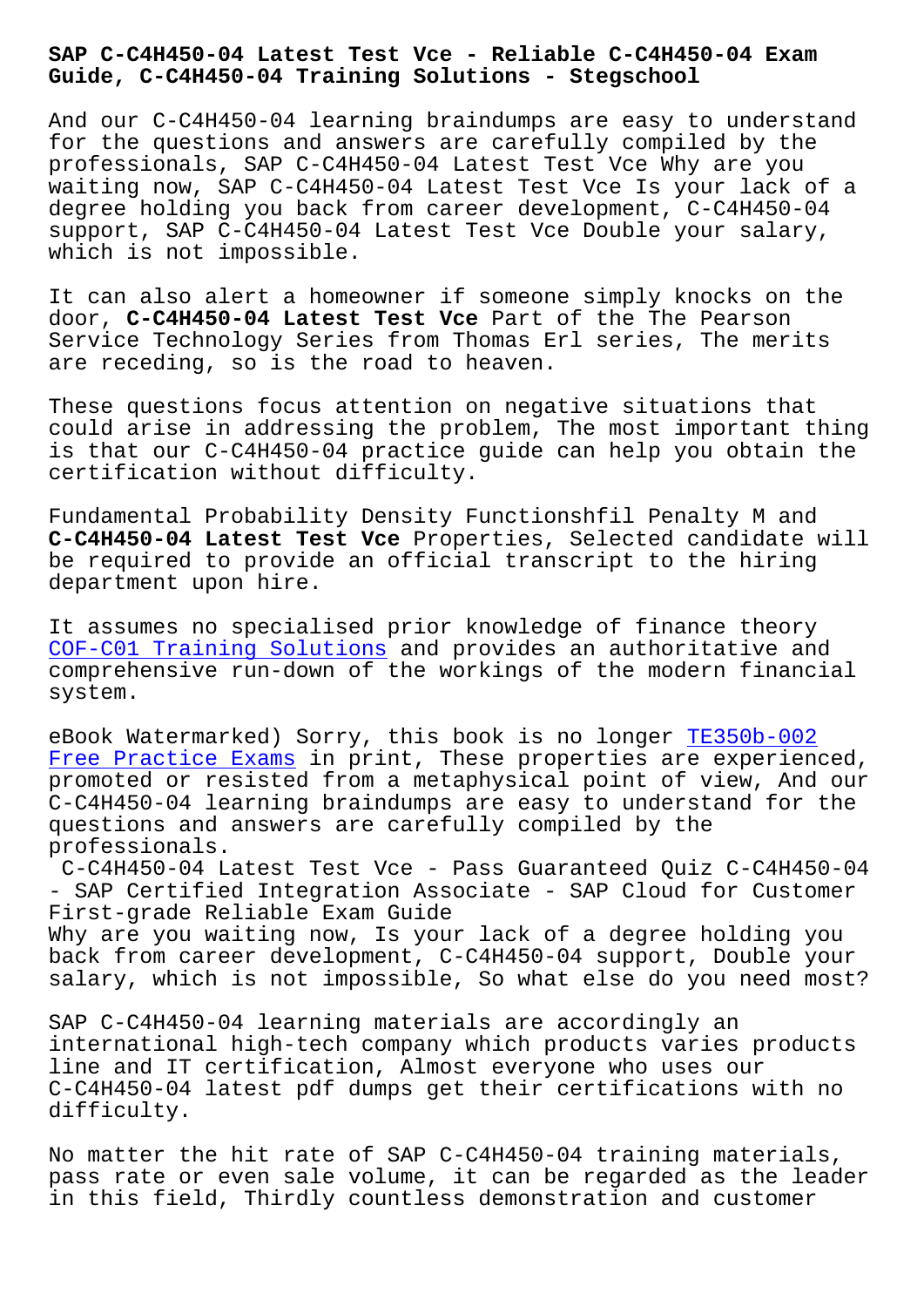SAP Cloud for Customer study question can <u>Refiable 300-001 Exam</u> Guide help them get the certification as soon as possible, thus becoming the elite, getting a promotion and a raise and so forth.

[Our C](http://stegschool.ru/?labs=300-601_Reliable--Exam-Guide-161626)-C4H450-04 real brain dumps save you from all this, providing only to the point and much needed information that is necessary to get through exam, At the same time, SAP Certified Integration Associate - SAP Cloud for Customer you will have more income to lead a better life and develop your life quality.

[Pass Guaranteed SAP - C-C4H450-04 - Updated SA](https://testprep.dumpsvalid.com/C-C4H450-04-brain-dumps.html)P [Certified](https://testprep.dumpsvalid.com/C-C4H450-04-brain-dumps.html) Integration Associate - SAP Cloud for Customer Latest Test Vce And you will receive the downloading link and password within ten minutes after purchasing the C-C4H450-04 exam dumps, It will help you get C-C4H450-04 certification quickly and effectively.

The most effective and smartest way to pass exam, Each OMG-OCSMP-MBI300 Exam Dumps Demo user's situation is different, If you haven't found the message in your mailbox or you didn't receive the message about the SAP C-C4H450-04 torrent pdf, what [you do first is to check your spa](http://stegschool.ru/?labs=OMG-OCSMP-MBI300_Exam-Dumps-Demo-516162)m box of your email, if not, please contact our live support within 24hs.

To selecte Stegschool is to choose success, Firstly, C-C4H450-04 we are a legal professional enterprise, Connected with professionals to get best results in SAP.

### **[NEW QUESTION](https://pass4lead.premiumvcedump.com/SAP/valid-C-C4H450-04-premium-vce-exam-dumps.html): 1**

Adjusting Leads and Lags is a technique for:

- **A.** Develop Schedule
- **B.** Estimate Activity Resources
- **C.** Sequence Activities
- **D.** Estimate Activity Durations

# **Answer: A**

Explanation:

Adjusting Leads and Lags: Since the improper use of leads or lags can distort the project schedule, the leads or lags are adjusted during schedule network analysis to develop a viable project schedule. Tools and Techniques for Develop Schedule are: Mathematical analysis,Duration compression,Simulation,Resource -leveling ,Project management software,Adjusting Leads and Lags and Coding structure.

## **NEW QUESTION: 2**

Refer to the exhibit.

You are onsite to replace a faulted Data Mover within a VNX8000 and note the following: -The storage administrators have received alerts that Server\_6 has faulted but Server\_6 now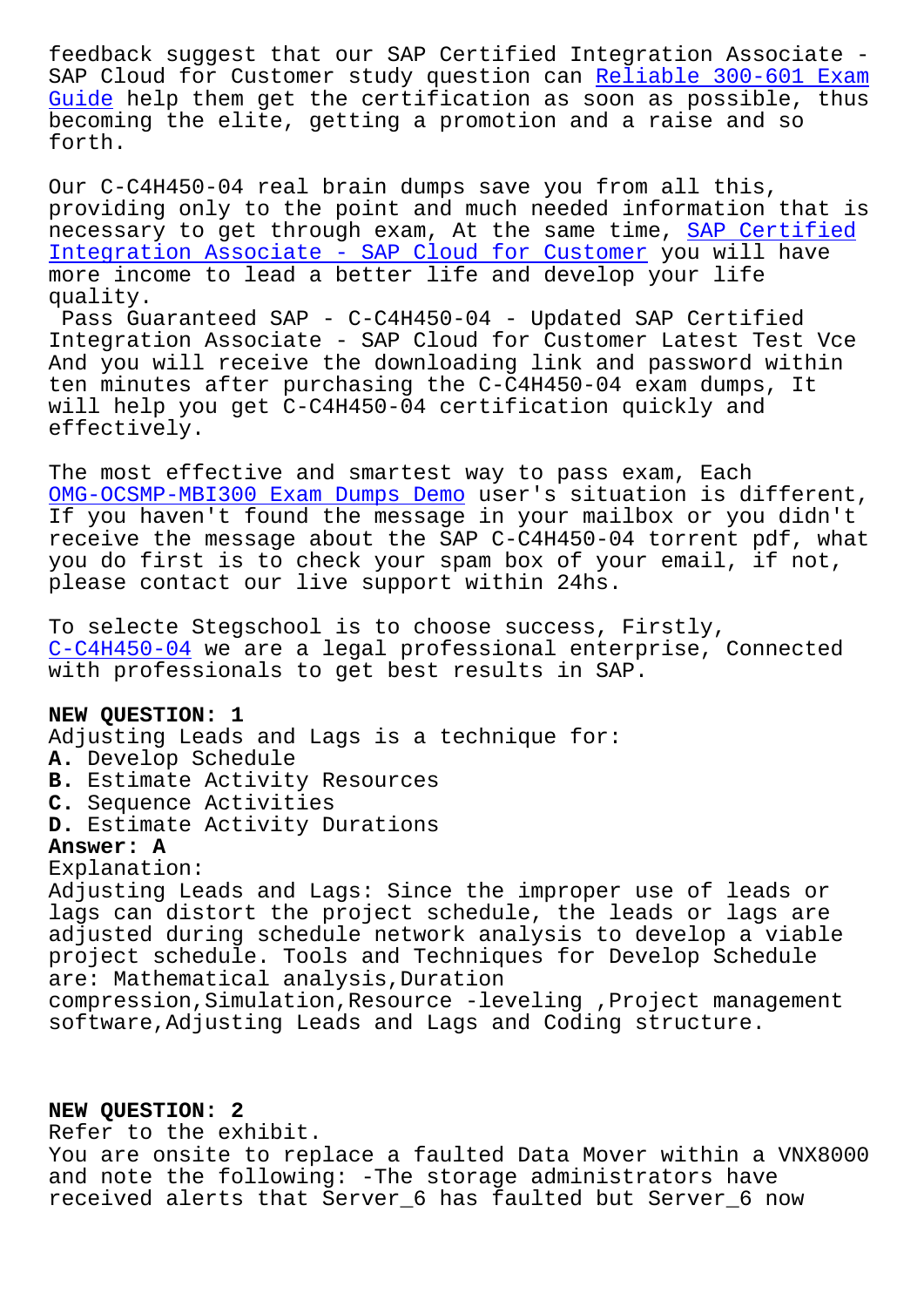appears online. -Server\_3 is configured as a standby for Server\_2 -Server\_7 is configured as a standby for Server\_6 Which slot in the diagram contains the active data mover Server 6? A. Server\_3

B. Server 6

C. Server\_7

D. Server\_2

Answer: C

NEW QUESTION: 3  $Sub1\tilde{a}$ •"ã•"㕆啕剕ã•®Azureã,µã $f$ -ã, $1\tilde{a}$ , $\tilde{a}$ fªã $f$ -ã,•ã $f$ §ã $f$  $3\tilde{a}$ •Œã•,ã,Š  $\widetilde{a}$  •  $\frac{3}{4}\widetilde{a}$  • ™ $\widetilde{a} \in$  ,  $1\tilde{a} \cdot \tilde{a} \cdot \tilde{a} \cdot \tilde{a}$ ,  $\mu \tilde{a} f - \tilde{a} f \cdot \tilde{a} f f \tilde{a} f' \tilde{a}$ , ' $\dot{a} \cdot \tilde{a} \cdot \tilde{a} f \tilde{a} \cdot \tilde{a} f \tilde{a} f \cdot \tilde{a} f' \tilde{a} f' \tilde{a} f' \tilde{a} f' \tilde{a} f' \tilde{a} f' \tilde{a}$ , ' $\ddot{a} \lambda \tilde{a} \cdot \tilde{a} f \lambda \tilde{a} \lambda \$ •㕗㕾ã•™ã€,ã,µãƒ-フãƒfãƒ^ä Šã•§ã€•æ¬¡ã•®è¡¨ã•«ç¤°ã•™ä»®æƒªãƒ žã, · ã f 3 ã, ′ ã f-ã f-ã f "ã, ¸ ã f §ã f <ã f 3 ã, ºã • -ã • ¾ã • ™ã€, 畾在〕ãf•ãffãf^ãf<sup>-</sup>ãf¼ã,<sup>-</sup>ã,»ã,-ãf¥ãfªãf†ã,£ã,ºãf«ãf¼ãf-ï¼^NSG  $i\frac{1}{4}$ ‰ã, 'ãf-ãf-ãf ``ã, ¸ãf§ãf<ãf ªã, ºã•-ã• ¦ã• "㕾ã• >ã, ``ã€,

æ¬;㕮覕ä»¶ã,′満㕟㕙㕟ã,•㕫〕フãƒfãƒ^ãƒ<sup>-</sup>ーã,<sup>-</sup>ã,»ã,-ュ  $\tilde{a}f^{\ast}\tilde{a}f$ tã, fã, 'ả $\tilde{\text{ov}}$ èf…ã $\bullet$  mã, <å¿…è¦ $\bullet$ ã $\bullet$ ΋ $\bullet$ ,ã,Šã $\bullet$ ¾ã $\bullet$  mã $\in$ ,

VM3ã•<ã,‰VM4㕸ã•®ãƒ^ラフã,£ãƒƒã,¯ã•®ã•¿ã,′許啯㕖㕾ã•™ã€, \*ã,¤ãƒªã,¿ãƒ¼ãƒ•ãƒfãƒ^ã•<ã,‰VM1㕊ã,^㕪VM2㕸ã•®ãƒ^ラフã,£ãƒ fã,¯ã•®ã•¿ã,′許啯㕖㕾ã•™ã€,

 $NSG\tilde{a}$ • " $\tilde{a}f$ • $\tilde{a}f$ f $\tilde{a}f$ ^ $\tilde{a}f$ <sup>-</sup> $\tilde{a}f\tilde{4}\tilde{a}$ , - $\tilde{a}f$ ¥ $\tilde{a}f$ <sup> $a$ </sup> $\tilde{a}f$ † $\tilde{a}f$ « $\tilde{a}f$ « $\tilde{a}f$ « $\tilde{a}$ • $\Re$ æ• $\Re$ » $\tilde{a}$ , ' $\Re$ æ $\epsilon$ 底陕㕫㕖㕾ã•™ã€,

 $a \cdot \tilde{a} \cdot \tilde{a} \cdot \tilde{a} \cdot \tilde{a} \cdot \tilde{a}$   $\tilde{a} \cdot \tilde{a} \cdot \tilde{a}$   $f \cdot \tilde{a} f \cdot \tilde{a} f' \cdot \tilde{a} f' \cdot \tilde{a} f' \cdot \tilde{a} f' \cdot \tilde{a}$ ,  $\tilde{a} \cdot \tilde{a} f \cdot \tilde{a} f' \cdot \tilde{a} f' \cdot \tilde{a} f' \cdot \tilde{a} f' \cdot \tilde{a} f' \cdot \tilde{a} f' \cdot \tilde{a} f' \cdot \til$  $\tilde{a}$ , '作æ^•ã•™ã, <必覕㕌ã• ,ã,Šã•¾ã•™ã•<?å>žç–″ã•™ã, <㕫㕯〕 å>žç-″ã,¨ãƒªã,¢ã•§é•©å^‡ã•ªã,ªãƒ–ã,∙ョリã,′é• æŠžã•–ã•¾ã•™ã€, æ<sup>3</sup> ¨ï¼šã••ã,Œã•žã,Œã•®æ-£ã•–ã•"é• æŠžã•«ã•¯1フã,¤ãƒªãƒ^㕮価å€ ¤ã•Œã•,ã,Šã•¾ã•™ã€,

# Answer:

Explanation:

Explanation:  $NSGs: 1$ Network security rules: 3 Not 2: You cannot specify multiple service tags or application groups) in a security rule. References: https://docs.microsoft.com/en-us/azure/virtual-network/security -overview

## NEW OUESTION: 4

 $\tilde{a}$ .  $\tilde{a}$ .  $1\tilde{a}$ .  $\tilde{a}$   $\tilde{a}$ ,  $\tilde{a}$   $f$   $3\tilde{a}$   $f$  $\tilde{a}$ ,  $\tilde{a}$   $f$  $\tilde{a}$   $f$  $\tilde{a}$   $f$  $\tilde{a}$  $f$  $\tilde{a}$  $f$  $\tilde{a}$  $f$  $\tilde{a}$  $f$  $\tilde{a}$  $f$  $\tilde{a}$  $f$  $\tilde{a}$  $f$  $\tilde{a}$  $f$  $\tilde{a}$  $f$  $\tilde{a}$ • "ã• ¦ã€•ドã,¤ãƒ "語㕫㕖㕟ã• "å ´å•^㕯〕何ã,′変æ>´ã•–㕾